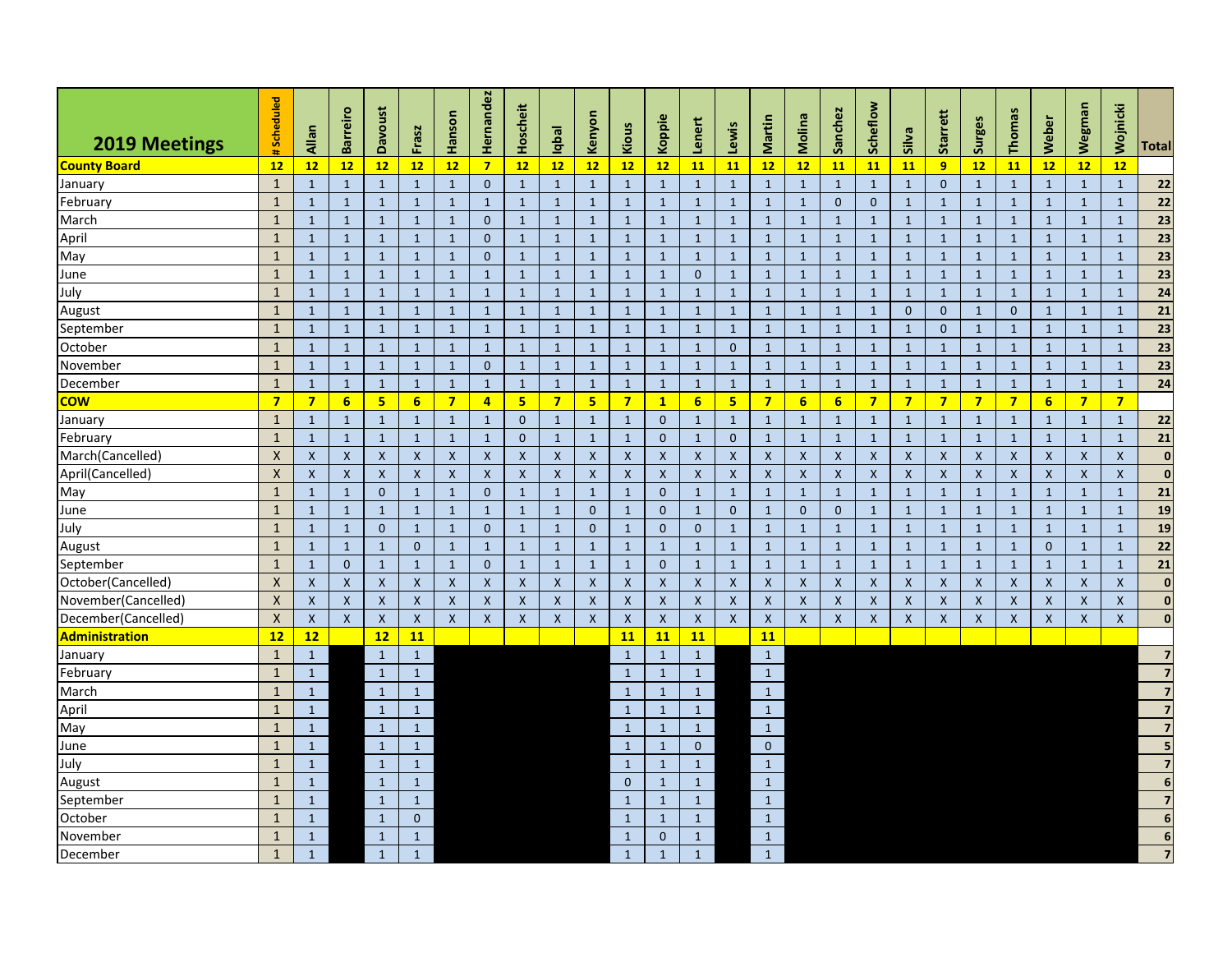| 2019 Meetings               | #Scheduled     | Allan        | Barreiro       | <b>Davoust</b> | Frasz        | Hanson       | Hernandez    | Hoscheit | Iapal | Kenyon         | Kious        | Koppie                  | Lenert         | Lewis          | Martin       | Molina       | Sanchez        | Scheflow | Silva | <b>Starrett</b> | <b>Surges</b> | Thomas | Weber        | Wegman       | Wojnicki       | <b>Total</b>            |
|-----------------------------|----------------|--------------|----------------|----------------|--------------|--------------|--------------|----------|-------|----------------|--------------|-------------------------|----------------|----------------|--------------|--------------|----------------|----------|-------|-----------------|---------------|--------|--------------|--------------|----------------|-------------------------|
| <b>Agriculture</b>          | 12             |              |                |                |              |              |              |          |       | 12             | 12           | $\overline{\mathbf{8}}$ |                |                |              | 12           | 11             |          |       | 10              |               |        |              | 12           |                |                         |
| January                     | $\mathbf{1}$   |              |                |                |              |              |              |          |       | $\mathbf{1}$   | $\mathbf{1}$ | $\mathbf{1}$            |                |                |              | $\mathbf{1}$ | $\mathbf{1}$   |          |       | $\mathbf{1}$    |               |        |              | $\mathbf 1$  |                | $\overline{7}$          |
| February                    | $\mathbf 1$    |              |                |                |              |              |              |          |       | $\mathbf{1}$   | $\mathbf{1}$ | $\mathbf 0$             |                |                |              | $\mathbf{1}$ | $\mathbf{1}$   |          |       | $\mathbf{1}$    |               |        |              | $\mathbf{1}$ |                | $\boldsymbol{6}$        |
| March                       | $\mathbf 1$    |              |                |                |              |              |              |          |       | $\mathbf{1}$   | $\mathbf 1$  | $\mathbf{1}$            |                |                |              | $\mathbf{1}$ | $\mathbf{1}$   |          |       | $\mathbf{0}$    |               |        |              | $\mathbf{1}$ |                | $\overline{\mathbf{6}}$ |
| April                       | $\mathbf 1$    |              |                |                |              |              |              |          |       | $\mathbf{1}$   | $\mathbf 1$  | $\mathbf{1}$            |                |                |              | $\mathbf{1}$ | $\mathbf 1$    |          |       | $\mathbf{1}$    |               |        |              | $\mathbf 1$  |                | $\overline{7}$          |
| May                         | $\mathbf{1}$   |              |                |                |              |              |              |          |       | $\mathbf{1}$   | $\mathbf{1}$ | $\mathbf 0$             |                |                |              | $\mathbf{1}$ | $\mathbf{1}$   |          |       | $\mathbf{1}$    |               |        |              | $\mathbf{1}$ |                | $\boldsymbol{6}$        |
| June                        | $\mathbf{1}$   |              |                |                |              |              |              |          |       | $\mathbf{1}$   | $\mathbf{1}$ | $\mathbf{1}$            |                |                |              | $\mathbf{1}$ | $\mathbf{1}$   |          |       | $\mathbf{1}$    |               |        |              | $\mathbf{1}$ |                | $\overline{7}$          |
| July                        | $\mathbf 1$    |              |                |                |              |              |              |          |       | $\mathbf 1$    | $\mathbf 1$  | $\mathbf{1}$            |                |                |              | $\mathbf{1}$ | $\mathbf{1}$   |          |       | $\mathbf{1}$    |               |        |              | $\mathbf 1$  |                | $\overline{\mathbf{z}}$ |
| August                      | $\mathbf{1}$   |              |                |                |              |              |              |          |       | $\mathbf{1}$   | $\mathbf{1}$ | $\mathbf{1}$            |                |                |              | $\mathbf{1}$ | $\mathbf{1}$   |          |       | $\mathbf{1}$    |               |        |              | $\mathbf{1}$ |                |                         |
| September                   | $\mathbf 1$    |              |                |                |              |              |              |          |       | $\mathbf{1}$   | $\mathbf{1}$ | $\mathbf{1}$            |                |                |              | $\mathbf{1}$ | $\mathbf{1}$   |          |       | $\mathbf{1}$    |               |        |              | $\mathbf{1}$ |                | $\overline{7}$          |
| October                     | $\mathbf 1$    |              |                |                |              |              |              |          |       | $\mathbf{1}$   | $\mathbf 1$  | $\mathbf 0$             |                |                |              | $\mathbf{1}$ | $\mathbf{1}$   |          |       | $\mathbf{1}$    |               |        |              | $\mathbf{1}$ |                | $\overline{6}$          |
| November                    | $\mathbf{1}$   |              |                |                |              |              |              |          |       | $\mathbf 1$    | $\mathbf{1}$ | $\mathbf 0$             |                |                |              | $\mathbf{1}$ | $\mathbf{0}$   |          |       | $\mathbf{1}$    |               |        |              | $\mathbf{1}$ |                | 5                       |
| December                    | $\mathbf{1}$   |              |                |                |              |              |              |          |       | $\mathbf{1}$   | $\mathbf{1}$ | $\overline{1}$          |                |                |              | $\mathbf{1}$ | $\mathbf{1}$   |          |       | $\mathbf{0}$    |               |        |              | $\mathbf{1}$ |                | $\boldsymbol{6}$        |
| <b>Development</b>          | 12             |              | 12             |                | 12           | 12           |              |          |       | <b>11</b>      |              |                         | 10             |                | <b>11</b>    |              |                |          |       |                 | 12            |        | 12           |              | <b>11</b>      |                         |
| January                     | $\mathbf{1}$   |              | $\mathbf{1}$   |                | $\mathbf{1}$ | $\mathbf 1$  |              |          |       | $\mathbf{1}$   |              |                         | $\mathbf{1}$   |                | $\,$ 1       |              |                |          |       |                 | $\mathbf 1$   |        | $\mathbf 1$  |              | $\mathbf{1}$   | 9                       |
| February                    | $\mathbf{1}$   |              | $\mathbf{1}$   |                | $\mathbf{1}$ | $\mathbf{1}$ |              |          |       | $\mathbf{1}$   |              |                         | $\mathbf{1}$   |                | $\mathbf{1}$ |              |                |          |       |                 | $\mathbf{1}$  |        | $\mathbf{1}$ |              | $\mathbf{1}$   | $\overline{9}$          |
| March                       | $\mathbf 1$    |              | $\mathbf 1$    |                | $\mathbf{1}$ | $\mathbf 1$  |              |          |       | $\mathbf 1$    |              |                         | $\mathbf 1$    |                | $\,1\,$      |              |                |          |       |                 | $\mathbf 1$   |        | $\mathbf 1$  |              | $\mathbf 1$    | $\overline{9}$          |
| April                       | $\mathbf{1}$   |              | $\mathbf{1}$   |                | $\mathbf{1}$ | $\mathbf 1$  |              |          |       | $\mathbf{1}$   |              |                         | $\mathbf{1}$   |                | $\,$ 1       |              |                |          |       |                 | $\mathbf{1}$  |        | $\mathbf{1}$ |              | $\mathbf{1}$   | $\mathbf{9}$            |
| May                         | $\mathbf{1}$   |              | $\mathbf{1}$   |                | $\mathbf{1}$ | $\mathbf{1}$ |              |          |       | $\mathbf{1}$   |              |                         | $\overline{0}$ |                | $\mathbf{1}$ |              |                |          |       |                 | $\mathbf{1}$  |        | $\mathbf{1}$ |              | $\mathbf{1}$   | 8                       |
| June                        | $\mathbf{1}$   |              | $\mathbf{1}$   |                | $\mathbf{1}$ | $\mathbf{1}$ |              |          |       | $\mathbf{1}$   |              |                         | $\mathbf{1}$   |                | $\mathbf{1}$ |              |                |          |       |                 | $\mathbf 1$   |        | $\mathbf{1}$ |              | $\overline{0}$ | $\overline{\mathbf{8}}$ |
| July                        | $\mathbf 1$    |              | $\mathbf{1}$   |                | $\mathbf{1}$ | $\mathbf 1$  |              |          |       | $\mathbf 1$    |              |                         | $\mathbf{1}$   |                | $\mathbf{1}$ |              |                |          |       |                 | $\mathbf 1$   |        | $\mathbf{1}$ |              | $\mathbf{1}$   | $\overline{9}$          |
| August                      | $\mathbf{1}$   |              | $\mathbf{1}$   |                | $\mathbf{1}$ | $\mathbf{1}$ |              |          |       | $\mathbf{1}$   |              |                         | $\mathbf{0}$   |                | $\mathbf{1}$ |              |                |          |       |                 | $\mathbf 1$   |        | $\mathbf{1}$ |              | $\mathbf 1$    | $\bf 8$                 |
| September                   | $\mathbf 1$    |              | $\mathbf{1}$   |                | $\mathbf{1}$ | $\mathbf{1}$ |              |          |       | $\mathbf{1}$   |              |                         | $\mathbf{1}$   |                | $\mathbf{1}$ |              |                |          |       |                 | $\mathbf{1}$  |        | $\mathbf{1}$ |              | $\mathbf{1}$   | $\overline{9}$          |
| October                     | $\mathbf{1}$   |              | $\mathbf{1}$   |                | $\mathbf{1}$ | $\mathbf{1}$ |              |          |       | $\mathbf{1}$   |              |                         | $\mathbf{1}$   |                | $\mathbf 0$  |              |                |          |       |                 | $\mathbf{1}$  |        | $\mathbf{1}$ |              | $\mathbf{1}$   | $\bf 8$                 |
| November                    | $\mathbf 1$    |              | $\mathbf{1}$   |                | $\mathbf{1}$ | $\mathbf{1}$ |              |          |       | $\mathbf 1$    |              |                         | $\mathbf{1}$   |                | $\,$ 1       |              |                |          |       |                 | $\mathbf 1$   |        | $\mathbf{1}$ |              | $\mathbf{1}$   | $\mathbf{9}$            |
| December                    | $\mathbf{1}$   |              | $\mathbf{1}$   |                | $\mathbf{1}$ | $\mathbf{1}$ |              |          |       | $\overline{0}$ |              |                         | $\mathbf{1}$   |                | $\mathbf{1}$ |              |                |          |       |                 | $\mathbf{1}$  |        | $\mathbf{1}$ |              | $\mathbf{1}$   | $\overline{\mathbf{8}}$ |
| <b>Energy/Environmental</b> | 11             | 10           | $\overline{7}$ | $\mathbf{1}$   |              |              |              |          |       |                | 10           |                         |                |                |              |              | 9 <sup>°</sup> |          |       |                 |               |        | <b>11</b>    |              | 11             |                         |
| January                     | $\mathbf{1}$   | $\mathbf{1}$ | $\mathbf{1}$   | $\mathbf{1}$   |              |              |              |          |       |                | $\mathbf{1}$ |                         |                |                |              |              | $\mathbf{1}$   |          |       |                 |               |        | $\mathbf 1$  |              | $\mathbf{1}$   | $\overline{7}$          |
| February                    | $\mathbf{1}$   | $\mathbf{1}$ | $\mathbf{1}$   |                |              |              | $\mathbf{1}$ |          |       |                | $\mathbf 1$  |                         |                |                |              |              | $\mathbf{1}$   |          |       |                 |               |        | $\mathbf{1}$ |              | $\mathbf 1$    | $\overline{\mathbf{z}}$ |
| March                       | $\mathbf{1}$   | $\mathbf{1}$ | $\mathbf{0}$   |                |              |              | $\mathbf 0$  |          |       |                | $\mathbf{1}$ |                         |                |                |              |              | $\mathbf{1}$   |          |       |                 |               |        | $\mathbf{1}$ |              | $\mathbf{1}$   | 5                       |
| April                       | $\mathbf{1}$   | $\mathbf{1}$ | $\mathbf{1}$   |                |              |              | $\mathbf{0}$ |          |       |                | $\mathbf{1}$ |                         |                |                |              |              | $\mathbf{1}$   |          |       |                 |               |        | $\mathbf{1}$ |              | $\mathbf{1}$   | $\overline{\mathbf{6}}$ |
| May                         | $\mathbf{1}$   | $\mathbf{1}$ | $\mathbf{1}$   |                |              |              | $\mathbf{1}$ |          |       |                | $\mathbf{1}$ |                         |                |                |              |              | $\mathbf{0}$   |          |       |                 |               |        | $\mathbf{1}$ |              | $\mathbf{1}$   | $\overline{6}$          |
| June                        | $\mathbf 1$    | $\mathbf 1$  | $\mathbf{0}$   |                |              |              | $\mathbf 1$  |          |       |                | $\pmb{0}$    |                         |                |                |              |              | $\mathbf{1}$   |          |       |                 |               |        | $\mathbf 1$  |              | $\mathbf{1}$   | $\overline{\mathbf{5}}$ |
| July                        | $\mathbf{1}$   | $\mathbf{1}$ | $\mathbf{1}$   |                |              |              | $\mathbf{1}$ |          |       |                | $\mathbf{1}$ |                         |                |                |              |              | $\mathbf{1}$   |          |       |                 |               |        | $\mathbf{1}$ |              | $\mathbf{1}$   | $\overline{\mathbf{z}}$ |
| August                      | $\mathbf{1}$   | $\mathbf{1}$ | $\mathbf{1}$   |                |              |              | $\mathbf{0}$ |          |       |                | $\mathbf{1}$ |                         |                |                |              |              | $\mathbf{0}$   |          |       |                 |               |        | $\mathbf{1}$ |              | $\mathbf{1}$   | 5                       |
| September                   | $\mathbf{1}$   | $\mathbf{1}$ | $\mathbf{0}$   |                |              |              | $\mathbf{1}$ |          |       |                | $\mathbf{1}$ |                         |                |                |              |              | $\mathbf{1}$   |          |       |                 |               |        | $\mathbf{1}$ |              | $\mathbf{1}$   | $\overline{\mathbf{6}}$ |
| October                     | $\mathbf{1}$   | $\mathbf{1}$ | $\mathbf{1}$   |                |              |              | $\mathbf 1$  |          |       |                | $\mathbf 1$  |                         |                |                |              |              | $\mathbf{1}$   |          |       |                 |               |        | $\mathbf{1}$ |              | $\mathbf{1}$   | $\overline{7}$          |
| November                    | $\mathbf{1}$   | $\mathbf{0}$ | $\mathbf{0}$   |                |              |              | $\mathbf 0$  |          |       |                | $\mathbf{1}$ |                         |                |                |              |              | $\mathbf{1}$   |          |       |                 |               |        | $\mathbf{1}$ |              | $\mathbf{1}$   | $\overline{\mathbf{4}}$ |
| December (Cancelled)        | $\pmb{\times}$ | $\mathsf{x}$ | $\mathsf{x}$   |                |              |              | $\mathsf{X}$ |          |       |                | $\mathsf{X}$ |                         |                |                |              |              | $\mathsf{x}$   |          |       |                 |               |        | $\mathsf{x}$ |              | $\mathsf{x}$   | $\overline{\mathbf{0}}$ |
| <b>Executive</b>            | 12             | 12           |                |                | 11           | 9            |              | 11       | 10    | 11             |              |                         | 12             | 9 <sup>°</sup> | 12           |              | 12             | 12       |       |                 | 11            | 8      | 11           |              | 11             |                         |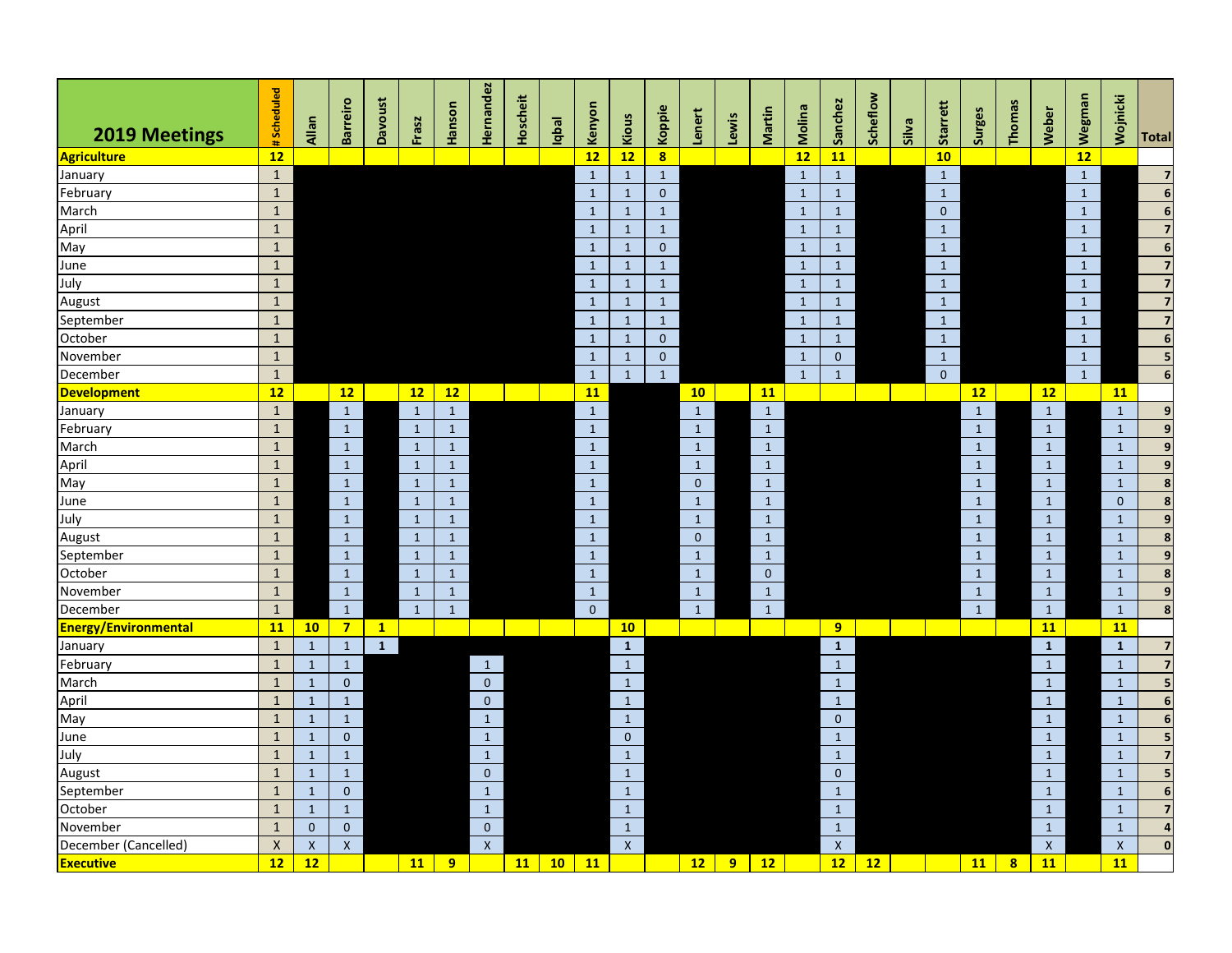| <b>2019 Meetings</b>   | Scheduled           | Allan        | <b>Barreiro</b> | <b>Davoust</b> | Frasz        | Hanson       | Hernandez    | Hoscheit     | Inpal        | Kenyon       | Kious | Koppie | Lenert       | Lewis          | Martin       | Molina    | Sanchez      | Scheflow     | Silva | Starrett | Surges       | <b>Thomas</b>  | Weber        | Wegman | Wojnicki     | <b>Total</b>             |
|------------------------|---------------------|--------------|-----------------|----------------|--------------|--------------|--------------|--------------|--------------|--------------|-------|--------|--------------|----------------|--------------|-----------|--------------|--------------|-------|----------|--------------|----------------|--------------|--------|--------------|--------------------------|
| January                | th,<br>$\mathbf{1}$ | $\mathbf{1}$ |                 |                | $\mathbf{1}$ | $\mathbf{1}$ |              | $\mathbf{0}$ | $\mathbf{1}$ | $\mathbf{1}$ |       |        | $\mathbf{1}$ | $\mathbf{1}$   | $\mathbf{1}$ |           | $\mathbf{1}$ | $\mathbf{1}$ |       |          | $\mathbf{1}$ | $\mathbf{1}$   | $\mathbf{1}$ |        | $\mathbf{1}$ | 14                       |
| February               | $\mathbf{1}$        | $\mathbf{1}$ |                 |                | $\mathbf{1}$ | $\mathbf{1}$ |              | $\mathbf{1}$ | $\mathbf{1}$ | $\mathbf{1}$ |       |        | $\mathbf{1}$ | $\mathbf{1}$   | $\mathbf{1}$ |           | $\mathbf{1}$ | $\mathbf{1}$ |       |          | $\mathbf{1}$ | $\mathbf{1}$   | $\mathbf{1}$ |        | $\mathbf{1}$ | 15                       |
| March                  | $\mathbf{1}$        | $\mathbf{1}$ |                 |                | $\mathbf{1}$ | $\mathbf{0}$ |              | $\mathbf{1}$ | $\mathbf{0}$ | $\mathbf{1}$ |       |        | $\mathbf{1}$ | $\mathbf{0}$   | $\mathbf{1}$ |           | $\mathbf{1}$ | $\mathbf{1}$ |       |          | $\mathbf{1}$ | $\mathbf{1}$   | $\mathbf{1}$ |        | $\mathbf{1}$ | 12                       |
| April                  | $\mathbf{1}$        | $\mathbf{1}$ |                 |                | $\mathbf{1}$ | $\mathbf{1}$ |              | $\mathbf{1}$ | $\mathbf{1}$ | $\mathbf{1}$ |       |        | $\mathbf{1}$ | $\mathbf{1}$   | $\mathbf{1}$ |           | $\mathbf{1}$ | $\mathbf{1}$ |       |          | $\mathbf{1}$ | $\mathbf{1}$   | $\mathbf{1}$ |        | $\mathbf{1}$ | 15                       |
| May                    | $\mathbf{1}$        | $\mathbf{1}$ |                 |                | $\mathbf{1}$ | $\mathbf{0}$ |              | $\mathbf{1}$ | $\mathbf{1}$ | $\mathbf{0}$ |       |        | $\mathbf{1}$ | $\mathbf{0}$   | $\mathbf{1}$ |           | $\mathbf{1}$ | $\mathbf{1}$ |       |          | $\mathbf{1}$ | $\mathbf{0}$   | $\mathbf{1}$ |        | $\mathbf{1}$ | 11                       |
| June                   | $\mathbf{1}$        | $\mathbf{1}$ |                 |                | $\mathbf{1}$ | $\mathbf{1}$ |              | $\mathbf{1}$ | $\mathbf{1}$ | $\mathbf{1}$ |       |        | $\mathbf{1}$ | $\mathbf{1}$   | $\mathbf{1}$ |           | $\mathbf{1}$ | $\mathbf{1}$ |       |          | $\mathbf{1}$ | $\mathbf{1}$   | $\mathbf{1}$ |        | $\mathbf{1}$ | 15                       |
| July                   | $\mathbf{1}$        | $\mathbf{1}$ |                 |                | $\mathbf{1}$ | $\mathbf{0}$ |              | $\mathbf{1}$ | $\mathbf{1}$ | $\mathbf{1}$ |       |        | $\mathbf{1}$ | $\mathbf{1}$   | $\mathbf{1}$ |           | $\mathbf{1}$ | $\mathbf{1}$ |       |          | $\mathbf 0$  | $\mathbf{1}$   | $\mathbf{1}$ |        | $\mathbf{1}$ | $\overline{\mathbf{13}}$ |
| August                 | $\mathbf{1}$        | $\mathbf{1}$ |                 |                | $\mathbf{1}$ | $\mathbf{1}$ |              | $\mathbf{1}$ | $\mathbf{1}$ | $\mathbf{1}$ |       |        | $\mathbf{1}$ | $\mathbf{1}$   | $\mathbf{1}$ |           | $\mathbf{1}$ | $\mathbf{1}$ |       |          | $\mathbf{1}$ | $\mathbf{0}$   | $\mathbf{1}$ |        | $\mathbf{1}$ | 14                       |
| September              | $\mathbf{1}$        | $\mathbf{1}$ |                 |                | $\mathbf{0}$ | $\mathbf{1}$ |              | $\mathbf{1}$ | $\mathbf{1}$ | $\mathbf{1}$ |       |        | $\mathbf{1}$ | $\mathbf{1}$   | $\mathbf{1}$ |           | $\mathbf{1}$ | $\mathbf{1}$ |       |          | $\mathbf{1}$ | $\mathbf{0}$   | $\mathbf{1}$ |        | $\mathbf{1}$ | 13                       |
| October                | $\mathbf{1}$        | $\mathbf{1}$ |                 |                | $\mathbf{1}$ | $\mathbf{1}$ |              | $\mathbf{1}$ | $\mathbf{1}$ | $\mathbf{1}$ |       |        | $\mathbf{1}$ | $\mathbf{0}$   | $\mathbf{1}$ |           | $\mathbf{1}$ | $\mathbf{1}$ |       |          | $\mathbf{1}$ | $\mathbf{1}$   | $\mathbf{1}$ |        | $\mathbf{1}$ | $14$                     |
| November               | $\mathbf{1}$        | $\mathbf{1}$ |                 |                | $\mathbf{1}$ | $\mathbf{1}$ |              | $\mathbf{1}$ | $\mathbf{1}$ | $\mathbf{1}$ |       |        | $\mathbf{1}$ | $\mathbf{1}$   | $\mathbf{1}$ |           | $\mathbf{1}$ | $\mathbf{1}$ |       |          | $\mathbf{1}$ | $\mathbf{0}$   | $\mathbf{0}$ |        | $\mathbf{1}$ | 13                       |
| December               | $\mathbf{1}$        | $\mathbf{1}$ |                 |                | $\mathbf{1}$ | $\mathbf{1}$ |              | $\mathbf{1}$ | $\mathbf{0}$ | $\mathbf{1}$ |       |        | $\mathbf{1}$ | $\mathbf{1}$   | $\mathbf{1}$ |           | $\mathbf{1}$ | $\mathbf{1}$ |       |          | $\mathbf{1}$ | $\mathbf{1}$   | $\mathbf{1}$ |        | $\Omega$     | $13$                     |
| <b>Finance/Budget</b>  | 12                  | 12           |                 |                |              |              |              | 12           | 11           |              |       |        | 12           |                |              |           | <b>11</b>    |              |       |          | 12           | 10             |              |        |              |                          |
| January (MOVED to 2/1) | $\mathbf{1}$        | $\mathbf{1}$ |                 |                |              |              |              | $\mathbf{1}$ | $\mathbf{1}$ |              |       |        | $\mathbf{1}$ |                |              |           | $\mathbf 1$  |              |       |          | $\mathbf{1}$ | $\mathbf{0}$   |              |        |              | $\boldsymbol{6}$         |
| February               | $\mathbf{1}$        | $\mathbf{1}$ |                 |                |              |              |              | $\mathbf{1}$ | $\mathbf{1}$ |              |       |        | $\mathbf{1}$ |                |              |           | $\mathbf{1}$ |              |       |          | $\mathbf{1}$ | $\mathbf{1}$   |              |        |              | $\overline{z}$           |
| March                  | $\mathbf{1}$        | $\mathbf{1}$ |                 |                |              |              |              | $\mathbf{1}$ | $\mathbf{1}$ |              |       |        | $\mathbf{1}$ |                |              |           | $\mathbf{1}$ |              |       |          | $\mathbf{1}$ | $\mathbf{1}$   |              |        |              | $\overline{\mathbf{z}}$  |
| April                  | $\mathbf{1}$        | $\mathbf{1}$ |                 |                |              |              |              | $\mathbf{1}$ | $\mathbf{1}$ |              |       |        | $\mathbf{1}$ |                |              |           | $\mathbf{1}$ |              |       |          | $\mathbf{1}$ | $\mathbf{1}$   |              |        |              |                          |
| May                    | $\mathbf{1}$        | $\mathbf{1}$ |                 |                |              |              |              | $\mathbf{1}$ | $\mathbf{1}$ |              |       |        | $\mathbf{1}$ |                |              |           | $\mathbf{1}$ |              |       |          | $\mathbf{1}$ | $\mathbf{1}$   |              |        |              | $\overline{7}$           |
| June                   | $\mathbf{1}$        | $\mathbf{1}$ |                 |                |              |              |              | $\mathbf{1}$ | $\mathbf{1}$ |              |       |        | $\mathbf{1}$ |                |              |           | $\mathbf{1}$ |              |       |          | $\mathbf{1}$ | $\mathbf{1}$   |              |        |              | $\overline{7}$           |
| July                   | $\mathbf{1}$        | $\mathbf{1}$ |                 |                |              |              |              | $\mathbf{1}$ | $\mathbf{1}$ |              |       |        | $\mathbf{1}$ |                |              |           | $\mathbf{1}$ |              |       |          | $\mathbf{1}$ | $\mathbf{1}$   |              |        |              | $\overline{7}$           |
| August                 | $\mathbf{1}$        | $\mathbf{1}$ |                 |                |              |              |              | $\mathbf{1}$ | $\mathbf{1}$ |              |       |        | $\mathbf{1}$ |                |              |           | $\mathbf{0}$ |              |       |          | $\mathbf{1}$ | $\mathbf{0}$   |              |        |              | 5                        |
| September              | $\mathbf{1}$        | $\mathbf{1}$ |                 |                |              |              |              | $\mathbf{1}$ | $\mathbf{1}$ |              |       |        | $\mathbf{1}$ |                |              |           | $\mathbf{1}$ |              |       |          | $\mathbf{1}$ | $\mathbf{1}$   |              |        |              | $\overline{\mathbf{z}}$  |
| October                | $\mathbf{1}$        | $\mathbf{1}$ |                 |                |              |              |              | $\mathbf{1}$ | $\mathbf{1}$ |              |       |        | $\mathbf{1}$ |                |              |           | $\mathbf{1}$ |              |       |          | $\mathbf{1}$ | $\mathbf{1}$   |              |        |              | $\overline{7}$           |
| November               | $\mathbf{1}$        | $\,$ 1       |                 |                |              |              |              | $\mathbf{1}$ | $\mathbf 0$  |              |       |        | $\mathbf 1$  |                |              |           | $\mathbf 1$  |              |       |          | $\mathbf{1}$ | $\mathbf 1$    |              |        |              | $\overline{6}$           |
| December               | $\mathbf{1}$        | $\mathbf{1}$ |                 |                |              |              |              | $\mathbf{1}$ | $\mathbf{1}$ |              |       |        | $\mathbf{1}$ |                |              |           | $\mathbf{1}$ |              |       |          | $\mathbf{1}$ | $\mathbf{1}$   |              |        |              | $\overline{7}$           |
| <b>Human Services</b>  | 12                  | 12           | 10              |                |              |              | $\mathbf{1}$ | 10           |              |              |       |        | 11           | 9 <sup>°</sup> |              |           |              |              |       |          | 12           |                |              |        |              |                          |
| January                | $\mathbf{1}$        | $\mathbf{1}$ | $\mathbf{1}$    |                |              |              | $\mathbf 0$  | $\mathbf 0$  |              |              |       |        | $\mathbf{1}$ | $\mathbf{1}$   |              |           |              |              |       |          | $\mathbf 1$  |                |              |        |              | 5                        |
| February               | $\mathbf{1}$        | $\mathbf{1}$ | $\mathbf 1$     |                |              |              | $\mathbf{1}$ | $\mathbf{1}$ |              |              |       |        | $\mathbf{1}$ | $\mathbf{1}$   |              |           |              |              |       |          | $\mathbf 1$  |                |              |        |              | $\overline{z}$           |
| March                  | $\mathbf{1}$        | $\mathbf{1}$ | $\mathbf{0}$    | $\mathbf{1}$   |              |              |              | $\mathbf{1}$ |              |              |       |        | $\mathbf{1}$ | $\mathbf{1}$   |              |           |              |              |       |          | $\mathbf{1}$ |                |              |        |              | $\boldsymbol{6}$         |
| April                  | $\mathbf{1}$        | $\mathbf{1}$ | $\mathbf{1}$    | $\mathbf 1$    |              |              |              | $\mathbf{1}$ |              |              |       |        | $1\,$        | $\mathbf{0}$   |              |           |              |              |       |          | $1\,$        |                |              |        |              | $\overline{6}$           |
| May                    | $\mathbf{1}$        | $\mathbf{1}$ | $\mathbf{1}$    | $\mathbf 1$    |              |              |              | $\mathbf{1}$ |              |              |       |        | $\mathbf{1}$ | $\mathbf{1}$   |              |           |              |              |       |          | $1\,$        |                |              |        |              | $\overline{7}$           |
| June                   | $\mathbf{1}$        | $\,1\,$      | $\mathbf{1}$    | $\,1\,$        |              |              |              | $\mathbf{1}$ |              |              |       |        | $\mathbf{0}$ | $\mathbf{1}$   |              |           |              |              |       |          | $\mathbf 1$  |                |              |        |              | $\overline{6}$           |
| July                   | $\mathbf{1}$        | $\mathbf{1}$ | $\mathbf{1}$    | $\mathbf 1$    |              |              |              | $\mathbf{0}$ |              |              |       |        | $\mathbf{1}$ | $\mathbf{1}$   |              |           |              |              |       |          | $\mathbf 1$  |                |              |        |              | $\overline{6}$           |
| August                 | $\mathbf{1}$        | $\mathbf{1}$ | $\mathbf 0$     | $\mathbf{1}$   |              |              |              | $\mathbf{1}$ |              |              |       |        | $\mathbf{1}$ | $\mathbf{1}$   |              |           |              |              |       |          | $\mathbf{1}$ |                |              |        |              | $\boldsymbol{6}$         |
| September              | $\mathbf{1}$        | $\mathbf{1}$ | $\mathbf{1}$    | $\mathbf{1}$   |              |              |              | $\mathbf{1}$ |              |              |       |        | $\mathbf{1}$ | $\mathbf{1}$   |              |           |              |              |       |          | $\mathbf{1}$ |                |              |        |              | $\overline{7}$           |
| October                | $\mathbf{1}$        | $\mathbf{1}$ | $\mathbf{1}$    | $\mathbf{1}$   |              |              |              | $\mathbf{1}$ |              |              |       |        | $\mathbf{1}$ | $\mathbf{0}$   |              |           |              |              |       |          | $1\,$        |                |              |        |              | $\boldsymbol{6}$         |
| November               | $\mathbf 1$         | $\mathbf{1}$ | $\mathbf{1}$    | $\mathbf{1}$   |              |              |              | $\mathbf{1}$ |              |              |       |        | $\mathbf{1}$ | $\mathbf{1}$   |              |           |              |              |       |          | $\mathbf{1}$ |                |              |        |              | $\overline{7}$           |
| December               | $\mathbf{1}$        | $\mathbf{1}$ | $\mathbf{1}$    | $\mathbf{1}$   |              |              |              | $\mathbf{1}$ |              |              |       |        | $\mathbf{1}$ | $\mathbf{0}$   |              |           |              |              |       |          | $\mathbf{1}$ |                |              |        |              | $\overline{7}$           |
| Jobs                   | 12                  |              | $\overline{9}$  |                |              |              |              |              | <b>11</b>    |              |       |        |              |                |              | <b>11</b> |              | 8            |       |          |              | 7 <sup>7</sup> | 12           | 10     |              |                          |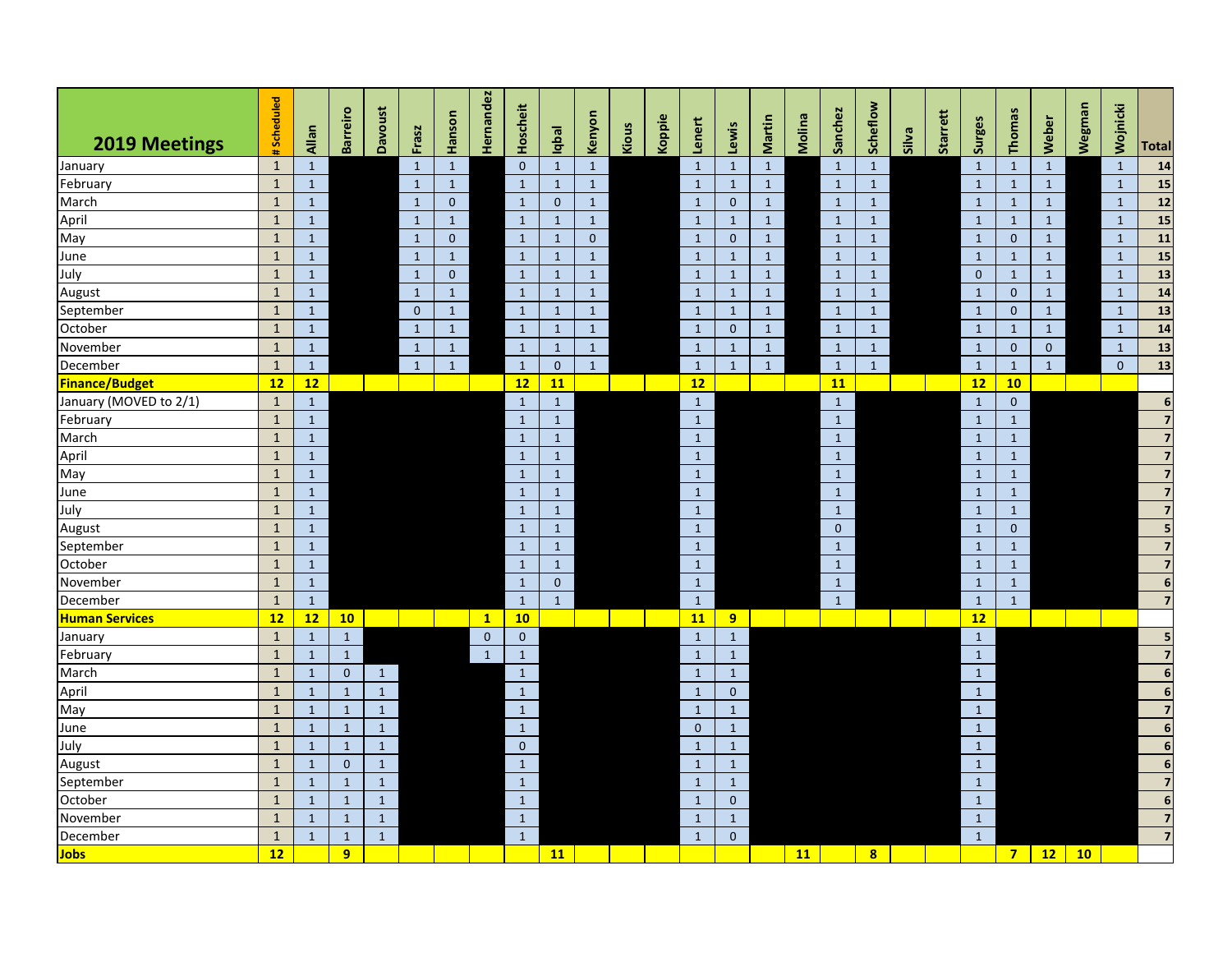| 2019 Meetings          | Scheduled<br>$\blacksquare$ | Allan          | <b>Barreiro</b> | Davoust | Frasz | Hanson       | lernandez       | <b>Hoscheit</b> | Iqbal          | Kenyon       | Kious | Koppie | Lenert       | ewis         | Martin       | Molina       | Sanchez      | Scheflow     | Silva | Starrett | Surges                    | Thomas         | Weber        | Wegman       | Wojnicki | <b>Total</b>            |
|------------------------|-----------------------------|----------------|-----------------|---------|-------|--------------|-----------------|-----------------|----------------|--------------|-------|--------|--------------|--------------|--------------|--------------|--------------|--------------|-------|----------|---------------------------|----------------|--------------|--------------|----------|-------------------------|
| January                | $\mathbf{1}$                |                | $\mathbf{1}$    |         |       |              |                 |                 | $\mathbf{1}$   |              |       |        |              |              |              | $\mathbf{1}$ |              | $\mathbf{1}$ |       |          |                           | $\mathbf{1}$   | $\mathbf{1}$ | $\mathbf 1$  |          | $\overline{7}$          |
| February               | $\mathbf 1$                 |                | $\mathbf{1}$    |         |       |              |                 |                 | $\mathbf{1}$   |              |       |        |              |              |              | $\mathbf{1}$ |              | $\mathbf{1}$ |       |          |                           | $\mathbf{0}$   | $\mathbf{1}$ | $\mathbf{1}$ |          | $\overline{6}$          |
| March                  | $\mathbf{1}$                |                | $\mathbf{0}$    |         |       |              |                 |                 | $\mathbf{1}$   |              |       |        |              |              |              | $\pmb{0}$    |              | $\mathbf{1}$ |       |          |                           | $\mathbf{1}$   | $\mathbf{1}$ | $\mathbf{1}$ |          | $\overline{\mathbf{5}}$ |
| April                  | $\mathbf 1$                 |                | $\,1\,$         |         |       |              |                 |                 | $\mathbf{1}$   |              |       |        |              |              |              | $\mathbf{1}$ |              | $\mathbf{1}$ |       |          |                           | $\mathbf{0}$   | $\mathbf{1}$ | $\mathbf{1}$ |          | $\overline{6}$          |
| May                    | $\mathbf{1}$                |                | $\mathbf{1}$    |         |       |              |                 |                 | $\mathbf{1}$   |              |       |        |              |              |              | $\mathbf{1}$ |              | $\mathbf 0$  |       |          |                           | $\mathbf{1}$   | $\mathbf 1$  | $\pmb{0}$    |          | 5                       |
| June                   | $\mathbf 1$                 |                | $\mathbf{0}$    |         |       |              |                 |                 | $\mathbf{0}$   |              |       |        |              |              |              | $\mathbf{1}$ |              | $\mathbf{0}$ |       |          |                           | $\mathbf{0}$   | $\mathbf{1}$ | $\mathbf{1}$ |          | $\overline{\mathbf{3}}$ |
| July                   | $\mathbf{1}$                |                | $\mathbf{1}$    |         |       |              |                 |                 | $\mathbf{1}$   |              |       |        |              |              |              | $\mathbf{1}$ |              | $\mathbf{1}$ |       |          |                           | $\mathbf{0}$   | $\mathbf{1}$ | $\mathbf{1}$ |          | $\boldsymbol{6}$        |
| August                 | $\mathbf 1$                 |                | $\mathbf{1}$    |         |       |              |                 |                 | $\mathbf{1}$   |              |       |        |              |              |              | $\mathbf{1}$ |              | $\mathbf 0$  |       |          |                           | $\mathbf{0}$   | $\mathbf{1}$ | $\mathbf 0$  |          | $\overline{a}$          |
| September              | $\mathbf{1}$                |                | $\mathbf{1}$    |         |       |              |                 |                 | $\mathbf{1}$   |              |       |        |              |              |              | $\mathbf{1}$ |              | $\mathbf{1}$ |       |          |                           | $\mathbf{1}$   | $\mathbf{1}$ | $\mathbf{1}$ |          | $\overline{\mathbf{z}}$ |
| October                | $\mathbf{1}$                |                | $\mathbf{1}$    |         |       |              |                 |                 | $\mathbf{1}$   |              |       |        |              |              |              | $\mathbf{1}$ |              | $\pmb{0}$    |       |          |                           | $\mathbf{1}$   | $\mathbf{1}$ | $\mathbf{1}$ |          | $\boldsymbol{6}$        |
| November               | $\mathbf 1$                 |                | $\mathbf{1}$    |         |       |              |                 |                 | $\mathbf{1}$   |              |       |        |              |              |              | $\mathbf{1}$ |              | $\mathbf{1}$ |       |          |                           | $\mathbf{1}$   | $\mathbf{1}$ | $\mathbf{1}$ |          | $\overline{7}$          |
| December               | $\mathbf 1$                 |                | $\mathbf{0}$    |         |       |              |                 |                 | $\mathbf{1}$   |              |       |        |              |              |              | $\mathbf{1}$ |              | $\mathbf{1}$ |       |          |                           | $\mathbf{1}$   | $\mathbf{1}$ | $1\,$        |          | $\boldsymbol{6}$        |
| Judicial/Public Safety | 12                          |                |                 |         |       |              |                 |                 | 10             | 12           |       |        | 12           | 9            | 12           |              | 12           |              |       |          |                           | 11             |              |              |          |                         |
| January                | $\mathbf{1}$                |                |                 |         |       |              |                 |                 | $\mathbf{1}$   | $\mathbf 1$  |       |        | $\mathbf{1}$ | $\mathbf{1}$ | $\,$ 1       |              | $\mathbf 1$  |              |       |          |                           | $\,1\,$        |              |              |          | $\overline{7}$          |
| February               | $\mathbf 1$                 |                |                 |         |       |              |                 |                 | $\mathbf{1}$   | $\mathbf{1}$ |       |        | $\mathbf{1}$ | $\mathbf{1}$ | $\mathbf{1}$ |              | $\mathbf{1}$ |              |       |          |                           | $\mathbf{1}$   |              |              |          | $\overline{\mathbf{z}}$ |
| March                  | $\mathbf 1$                 |                |                 |         |       |              |                 |                 | $\mathbf{1}$   | $\mathbf{1}$ |       |        | $\mathbf{1}$ | $\mathbf{1}$ | $\mathbf{1}$ |              | $\mathbf{1}$ |              |       |          |                           | $\mathbf{1}$   |              |              |          | $\overline{7}$          |
| April                  | $\mathbf{1}$                |                |                 |         |       |              |                 |                 | $\mathbf{0}$   | $\mathbf{1}$ |       |        | $\mathbf{1}$ | $\mathbf{1}$ | $\mathbf{1}$ |              | $\mathbf{1}$ |              |       |          |                           | $\mathbf 1$    |              |              |          | $\boldsymbol{6}$        |
| May                    | $\mathbf{1}$                |                |                 |         |       |              |                 |                 | $\mathbf{1}$   | $\mathbf{1}$ |       |        | $\mathbf{1}$ | $\mathbf{1}$ | $\mathbf{1}$ |              | $\mathbf{1}$ |              |       |          |                           | $\mathbf{1}$   |              |              |          | $\overline{\mathbf{z}}$ |
| June                   | $\mathbf{1}$                |                |                 |         |       |              |                 |                 | $\mathbf{0}$   | $\mathbf{1}$ |       |        | $\mathbf{1}$ | $\mathbf{1}$ | $\mathbf{1}$ |              | $\mathbf{1}$ |              |       |          |                           | $\overline{0}$ |              |              |          | 5                       |
| July                   | $\mathbf{1}$                |                |                 |         |       |              |                 |                 | $\mathbf{1}$   | $\mathbf{1}$ |       |        | $\mathbf{1}$ | $\mathbf{1}$ | $\mathbf{1}$ |              | $\mathbf{1}$ |              |       |          |                           | $\mathbf{1}$   |              |              |          | $\overline{\mathbf{z}}$ |
| August                 | $\mathbf{1}$                |                |                 |         |       |              |                 |                 | $\mathbf{1}$   | $\mathbf{1}$ |       |        | $\mathbf{1}$ | $\mathbf{1}$ | $\mathbf{1}$ |              | $\mathbf{1}$ |              |       |          |                           | $\mathbf{1}$   |              |              |          | $\overline{7}$          |
| September              | $\mathbf{1}$                |                |                 |         |       |              |                 |                 | $\mathbf{1}$   | $\mathbf{1}$ |       |        | $\mathbf{1}$ | $\mathbf{0}$ | $\mathbf{1}$ |              | $\mathbf{1}$ |              |       |          |                           | $\mathbf{1}$   |              |              |          | $\overline{\mathbf{6}}$ |
| October                | $\mathbf{1}$                |                |                 |         |       |              |                 |                 | $\mathbf{1}$   | $\mathbf{1}$ |       |        | $\mathbf{1}$ | $\mathbf{0}$ | $\mathbf{1}$ |              | $\mathbf{1}$ |              |       |          |                           | $\mathbf{1}$   |              |              |          | $\boldsymbol{6}$        |
| November               | $\mathbf{1}$                |                |                 |         |       |              |                 |                 | $\mathbf{1}$   | $\mathbf{1}$ |       |        | $\mathbf{1}$ | $\mathbf{1}$ | $\mathbf{1}$ |              | $\mathbf{1}$ |              |       |          |                           | $\mathbf{1}$   |              |              |          | $\overline{7}$          |
| December               | $\mathbf{1}$                |                |                 |         |       |              |                 |                 | $\mathbf{1}$   | $\mathbf{1}$ |       |        | $\mathbf{1}$ | $\mathbf{0}$ | $\mathbf{1}$ |              | $\mathbf{1}$ |              |       |          |                           | $\mathbf{1}$   |              |              |          | $\boldsymbol{6}$        |
| Legislative            | 11                          |                |                 |         |       | 11           | $6\overline{6}$ |                 | $7\overline{}$ |              |       |        |              | 9            |              |              | 9            |              |       |          | 6                         |                | 10           |              |          |                         |
| January                | $\mathbf{1}$                |                |                 |         |       | $\mathbf{1}$ | $\mathbf{1}$    |                 | $\mathbf{1}$   |              |       |        |              | $\mathbf{1}$ |              |              | $\mathbf{1}$ |              |       |          | $\mathbf{0}$              |                | $\mathbf{1}$ |              |          | $\boldsymbol{6}$        |
| February               | $\mathbf 1$                 |                |                 |         |       | $\mathbf{1}$ | $\mathbf{0}$    |                 | $\mathbf{0}$   |              |       |        |              | $\mathbf{0}$ |              |              | $\mathbf{1}$ |              |       |          | $\mathbf 0$               |                | $\mathbf{1}$ |              |          | $\overline{\mathbf{3}}$ |
| March                  | $\mathbf{1}$                |                |                 |         |       | $\mathbf{1}$ | $\mathbf{0}$    |                 | $\mathbf{1}$   |              |       |        |              | $\mathbf{1}$ |              |              | $\mathbf{1}$ |              |       |          | $\mathbf 1$               |                | $\mathbf{1}$ |              |          | $\boldsymbol{6}$        |
| April                  | $\mathbf{1}$                |                |                 |         |       | $\mathbf{1}$ | $\mathbf{1}$    |                 | $\mathbf{0}$   |              |       |        |              | $\mathbf{1}$ |              |              | $\mathbf{1}$ |              |       |          | $\mathbf{0}$              |                | $\mathbf{0}$ |              |          | $\overline{\mathbf{4}}$ |
| May                    | $\mathbf 1$                 |                |                 |         |       | $\mathbf{1}$ | $\mathbf{0}$    |                 | $\mathbf{1}$   |              |       |        |              | $\mathbf{1}$ |              |              | $\mathbf{1}$ |              |       |          | $\mathbf 1$               |                | $\mathbf{1}$ |              |          | $\boldsymbol{6}$        |
| June                   | $\mathbf{1}$                |                |                 |         |       | $\mathbf{1}$ | $\mathbf{1}$    |                 | $\mathbf{0}$   |              |       |        |              | $\mathbf{1}$ |              |              | $\mathbf{1}$ |              |       |          | $\mathbf{0}$              |                | $\mathbf{1}$ |              |          |                         |
| July (Cancelled)       | $\pmb{\mathsf{X}}$          |                |                 |         |       | $\mathsf X$  | $\mathsf{X}$    |                 | $\pmb{\times}$ |              |       |        |              | $\mathsf{X}$ |              |              | $\mathsf{X}$ |              |       |          | $\boldsymbol{\mathsf{X}}$ |                | $\mathsf{X}$ |              |          | $\mathsf{x}$            |
| August                 | $\mathbf 1$                 |                |                 |         |       | $\mathbf{1}$ | $\mathbf{1}$    |                 | $\mathbf{0}$   |              |       |        |              | $\mathbf 0$  |              |              | $\mathbf 0$  |              |       |          | $\mathbf 1$               |                | $\mathbf{1}$ |              |          | $\overline{a}$          |
| September              | $\mathbf 1$                 |                |                 |         |       | $\mathbf{1}$ | $\mathbf{1}$    |                 | $\mathbf{1}$   |              |       |        |              | $\mathbf{1}$ |              |              | $\mathbf{1}$ |              |       |          | $\mathbf{1}$              |                | $\mathbf{1}$ |              |          | $\overline{7}$          |
| October                | $\mathbf{1}$                |                |                 |         |       | $\mathbf{1}$ | $\mathbf{0}$    |                 | $\mathbf{1}$   |              |       |        |              | $\mathbf{1}$ |              |              | $\mathbf{0}$ |              |       |          | $\pmb{0}$                 |                | $\mathbf{1}$ |              |          | $\overline{a}$          |
| November               | $\mathbf 1$                 |                |                 |         |       | $\mathbf{1}$ | $\mathbf{0}$    |                 | $\mathbf{1}$   |              |       |        |              | $\mathbf{1}$ |              |              | $\mathbf{1}$ |              |       |          | $\mathbf 1$               |                | $\mathbf{1}$ |              |          | $\boldsymbol{6}$        |
| December               | $\mathbf{1}$                |                |                 |         |       | $\mathbf{1}$ | $\mathbf{1}$    |                 | $\mathbf{1}$   |              |       |        |              | $\mathbf{1}$ |              |              | $\mathbf 1$  |              |       |          | $\mathbf{1}$              |                | $\mathbf{1}$ |              |          | $\overline{\mathbf{z}}$ |
| <b>Public Health</b>   | 12                          | 9 <sub>o</sub> |                 |         |       |              |                 |                 |                | 11           |       |        |              | 10           |              |              | 10           |              | 12    |          |                           | 12             | 11           |              |          |                         |